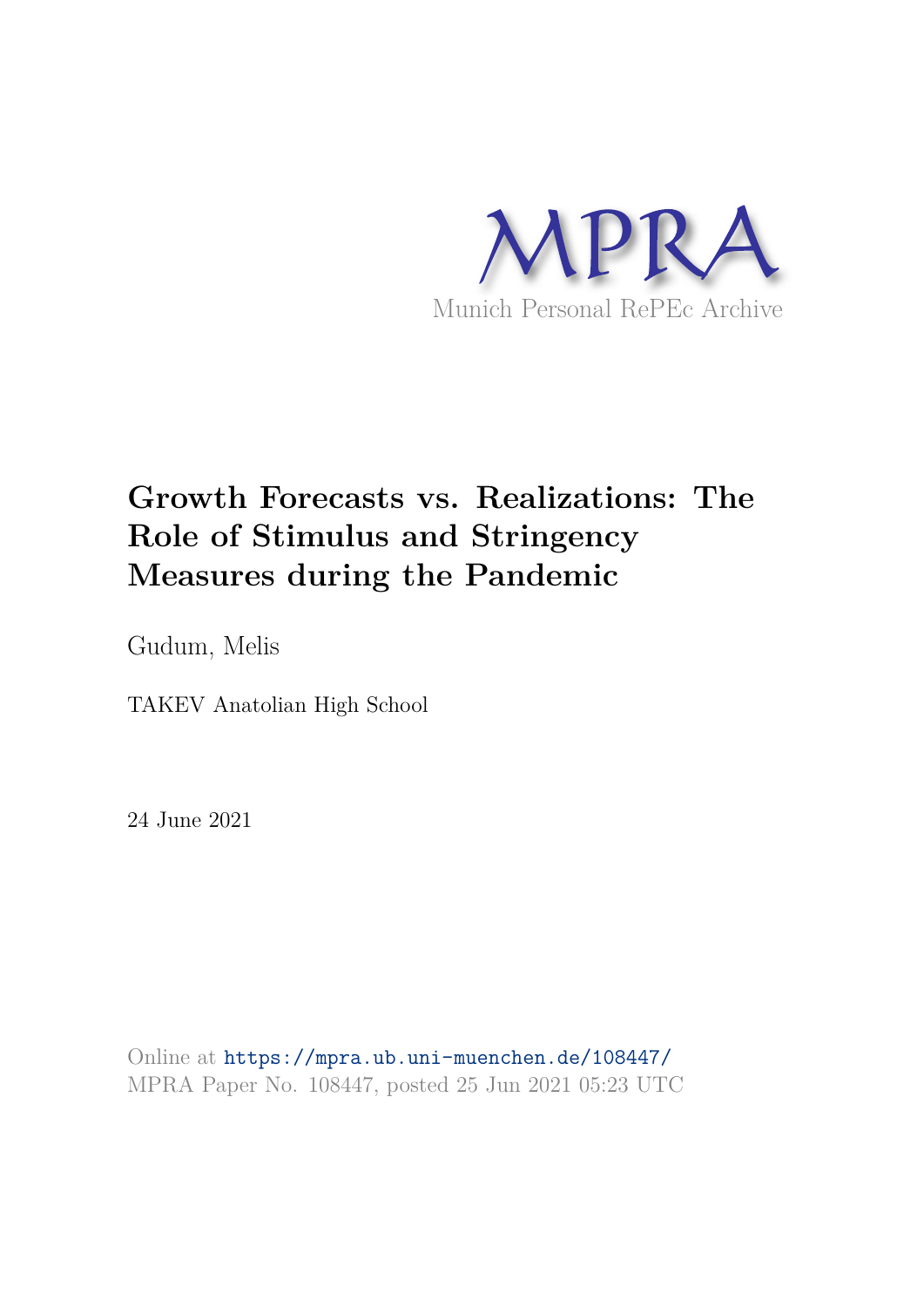# **Growth Forecasts vs. Realizations: The Role of Stimulus and Stringency Measures during the Pandemic**

Melis Güdüm\*

TAKEV Anatolian High School

#### **Abstract**

This paper investigates the relationship between different institutions' GDP growth forecasts for the year 2020 and the actual realized growth levels in the same year. To this end, we use data from the IMF and World Bank's publications and show that on average, an economy has overperformed its expected growth rate when i) the sizes of announced fiscal and macrofinancial stimulus measures are larger, ii) The extent of the government stringency measures is smaller, iii) the pre-pandemic level of GDP per capita is larger. Our results can be crucial for policy-makers when they design growth-oriented economic policies.

**Keywords:** COVID-19 pandemic, fiscal stimulus, macro-financial measures, economic policy

 **JEL Codes:** E60, E62, O40

<sup>\*</sup> Address: Takev Anatolian High School. Vakıf Sok. No:3 35200 Sahilevleri – İzmir/Turkey. E-mail: melisgudum@gmail.com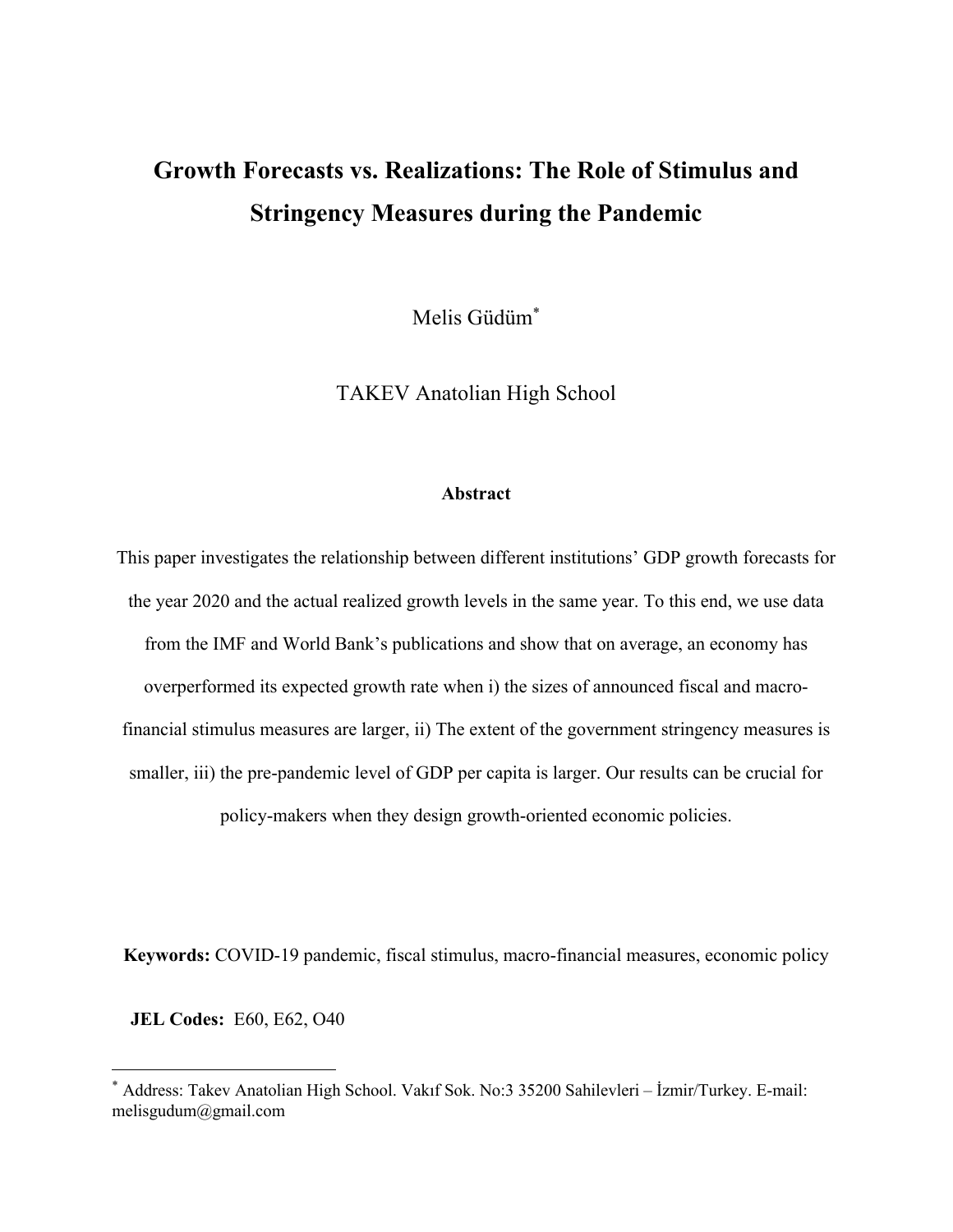#### **1. Introduction**

The Covid-19 pandemic has affected the world very negatively in many ways. Due to prolonged shutdowns, both businesses and employees faced economic difficulties. Although some countries have managed to overcome the epidemic to some extent, some countries are still struggling with the economic downturn. The International Monetary Fund (IMF), as well as some other international institutions, such as the World Bank (WB) and the Organization of Economic Cooperation and Development (OECD) has been traditionally making growth predictions for the world economy as well as for their member countries.

Traditionally, IMF has been publishing its forecasts in its flagship publication of World Economic Outlook twice a year, one in April and the second one in October. On the other hand, WB has the flagship publication of the Global Economic Prospects, in which it publishes its growth forecasts, again twice a year, one in June and yet another in December. They also published their growth forecasts in the middle of the pandemic in 2020. IMF published its growth forecasts in April 2020 (IMF, 2020a) and the WB in June 2020. (WB, 2020) Nevertheless, as also thoroughly explained in the existing literature on the predictive power of these forecasts and their deviations from the actual growth rates, in this paper, we examine the deviations of IMF's and WB's 2020 growth forecasts from the realized actual 2020 GDP growth rates.

Notably, we look at whether stimulus packages and pandemic measures taken by national governments towards mitigating the adverse impact of the pandemic played a role in these deviations. During the pandemic, national governments all around the world have announced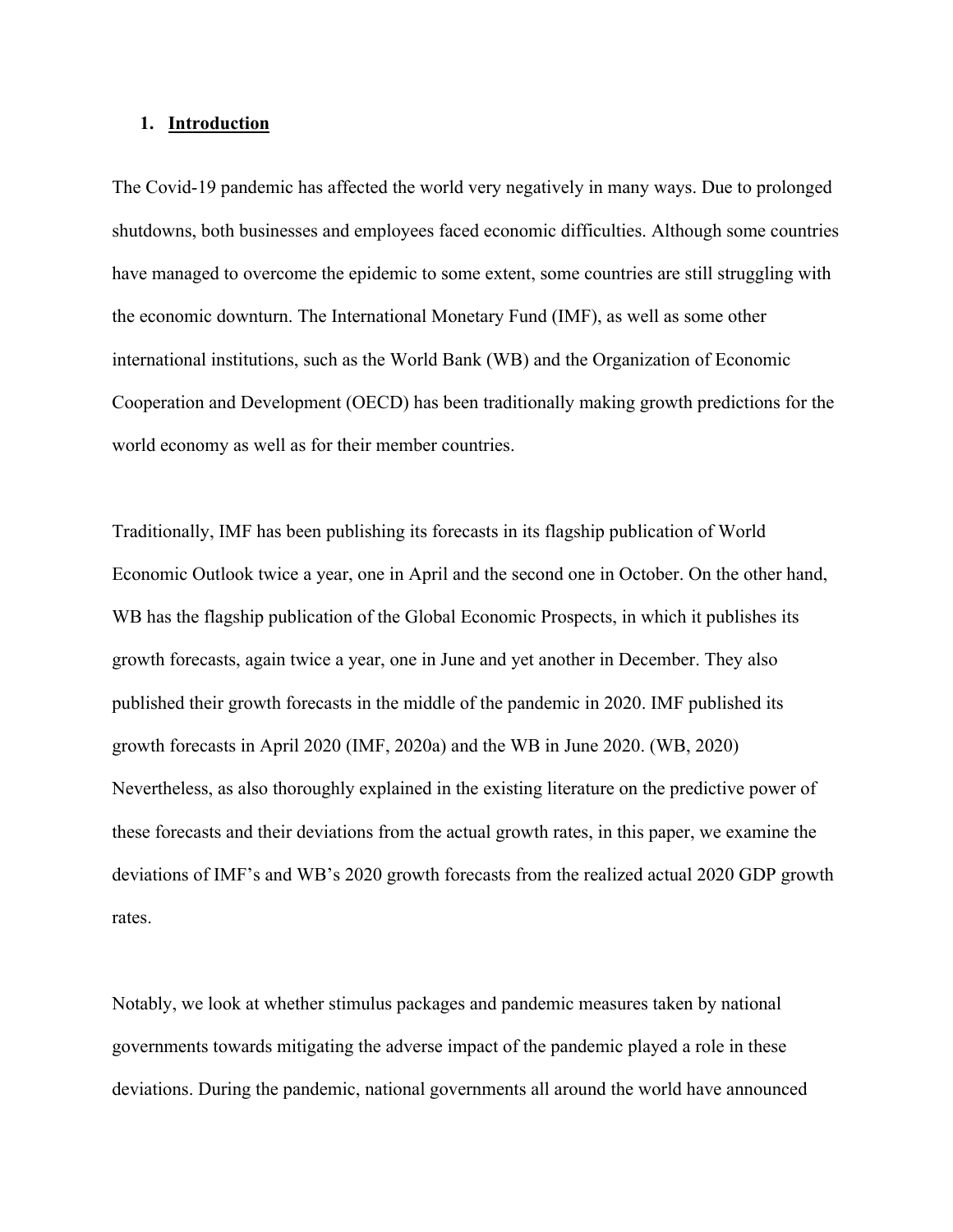substantial stimulus packages. In certain countries, particularly the developed ones, such as the US, the EU members, and Japan, fiscal measures reached levels that are larger than 25% of GDP. Fiscal measures were also supplemented by various other macro-financial measures and monetary policy in the form of reductions in the policy interest rates and reserve requirement ratios. (Elgin, Basbug, and Yalaman. 2021) It goes without saying that these substantial packages that the world has never seen prior to the pandemic might have affected the actual growth performances of the economies. For example, labor market and credit measures that helped businesses not to go bankrupt and workers not to lose their jobs could have reduced the magnitude of the economic downturn and therefore lead the growth forecasts of the IMF and WB to deviate from the actual values.

There is also vast literature on measuring the nature and determinants of the accuracy of the forecasts of different international organizations.

In a somewhat technical paper by Pons (2000), the size of the errors in the growth estimates of the G7 countries is examined. While investigating the accuracy of the predictions, an evaluation was made based on several different features. Accepting the estimation as correct depends on two critical statistical properties: unbiasedness and efficiency. In addition, directional accuracy tests are one of the essential topics covered in this paper.

In another related paper, Batchelor (2001) compares the accuracy and usefulness of the economic forecasts made by the OECD and the IMF again for the G7 countries against the predictions made by a private sector company. The author finds that private sector estimates are more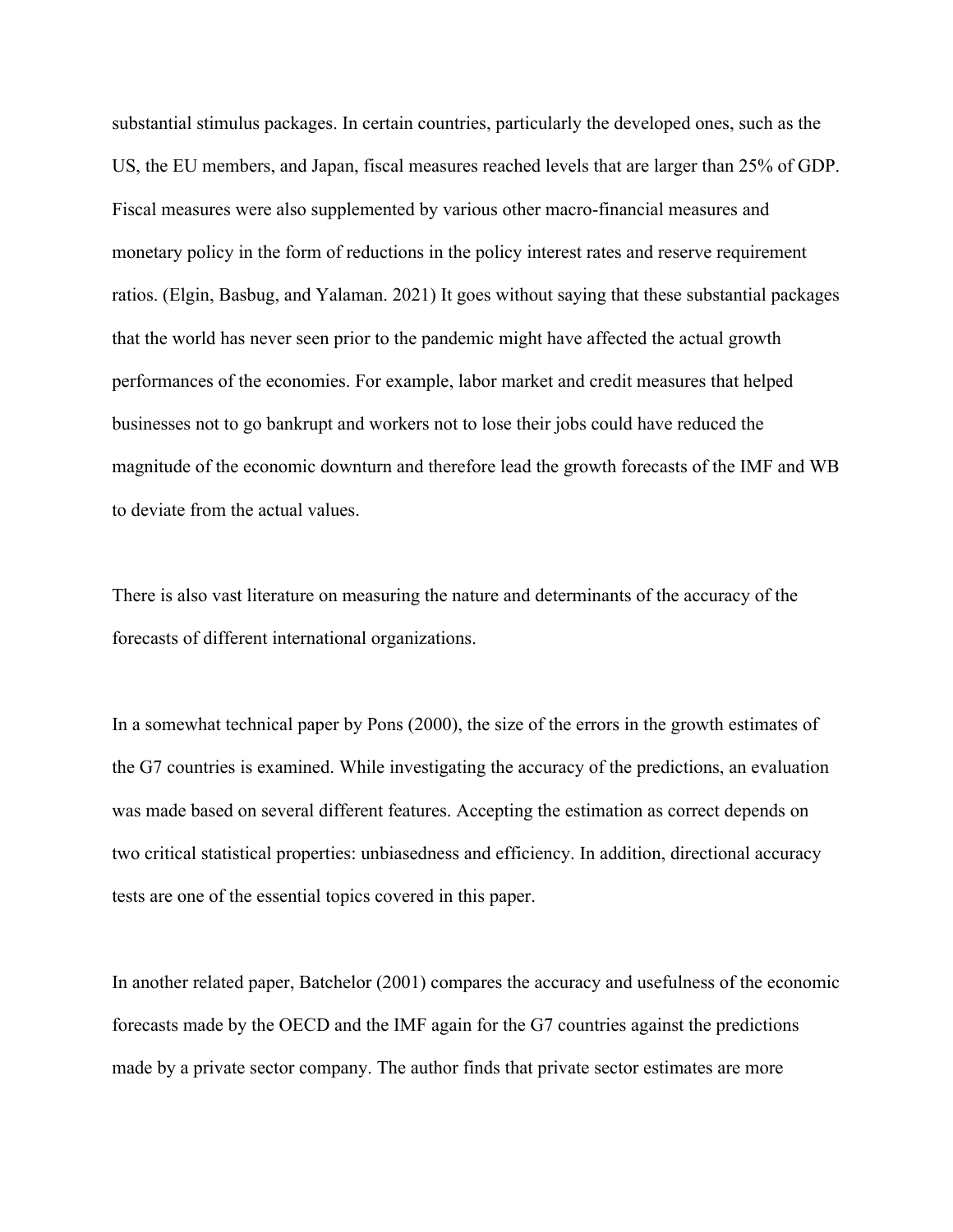accurate and unbiased, with few exceptions. The author then concludes that, in general, there is minimal information in the OECD and IMF forecasts that can be used to reduce the error in private sector predictions.

Next, Aldenhoff (2007) brings a political economy dimension to the forecasts of the IMF. In this paper, the author examines how the deviations in IMF predictions are affected. Based on the findings listed in the paper, the author argues that prediction errors were greater in wealthier countries. In short, forecasts have been adversely affected by the spirit of the times. As this article shows, the biased of the forecasts can vary across different country groups. Based on this, we can put forward that if the predictions made are affected by outside developments; pessimistic forecasts could have been made due to the demoralizing environment brought by the Covid-19 epidemic.

In two other related articles in the literature, first, Dreher, Marchesi, and Vreeland (2008) discuss the IMF's different macroeconomic forecasts for a set of 157 countries. They find estimation bias in inflation and GDP growth rates. The authors use these findings to justify that the IMF is generally making a ''defensive forecast''. Finally, in the second article, An et al. (2019) indicate that the internal consistency of the IMF's growth and unemployment forecasts is associated with the ''Okun's Law'', which associates GDP growth rates with unemployment. To summarize, in this paper, the evaluation of unemployment predictions has been made, which the IMF has not scrutinized before.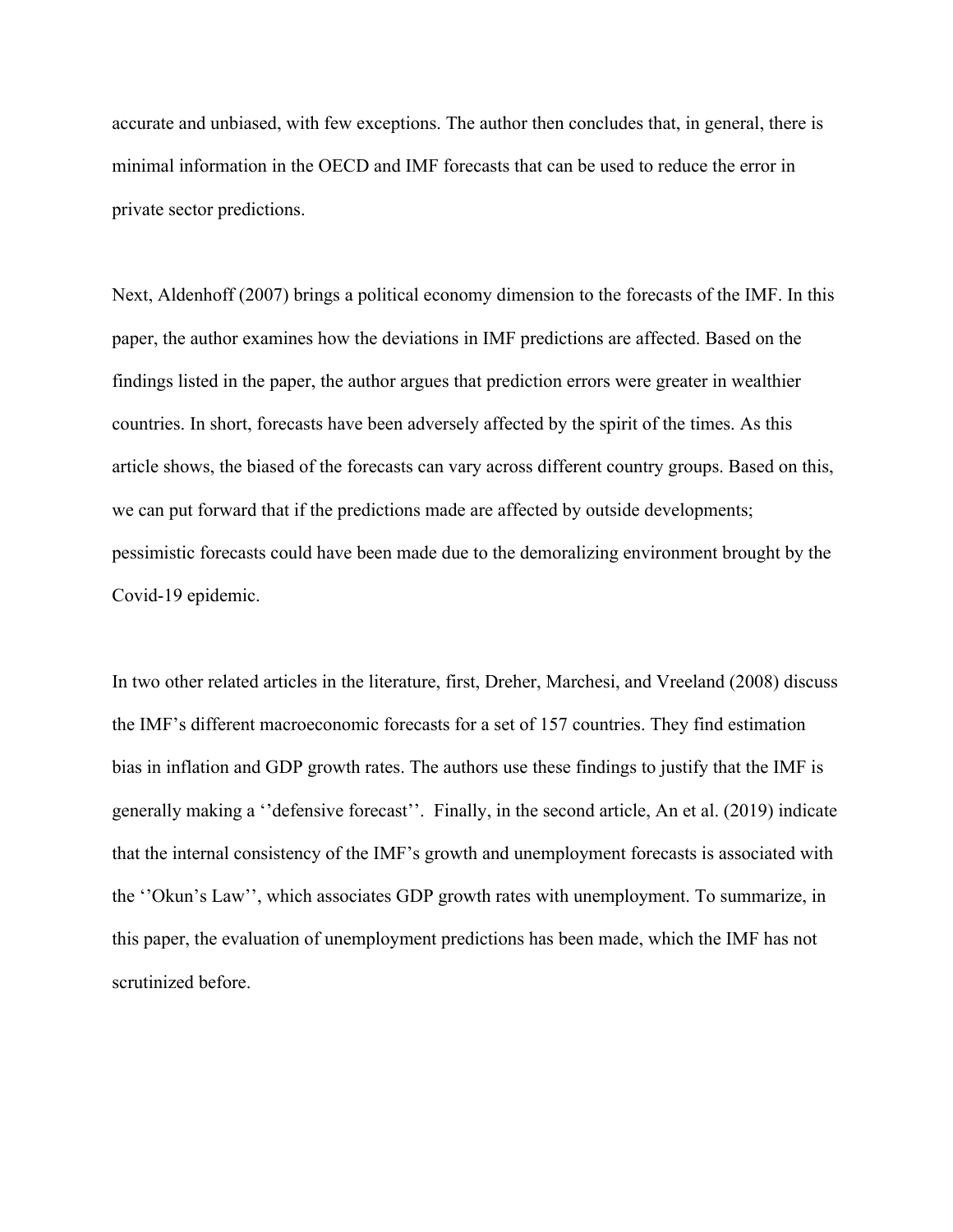Closely related to the findings obtained in the earlier literature, as explained above, the primary contribution of this article is that it reveals the most important factors for the deviations in the estimates made for 165 countries due to the large stimulus packages announced in the Covid-19 pandemic. We find that the size of the announced fiscal and macro-financial policies, income per-capita, and government stringency measures taken during the pandemic are among the variables that were significantly correlated with the difference between the actual GDP growth and growth forecasts of the IMF made in the beginning of the pandemic. Accordingly, countries that announced less strict measures, that are richer, and that implemented larger fiscal and macro-financial packages have overall outperformed the forecasts made by the IMF in April 2020.

The rest of the paper is organized as follows: In the next section, we present our dataset and discuss the statistical methodology we will use in our analysis. In the third section, we will present our results. Finally, in section 4, we provide some concluding remarks.

#### **2. Data and Methodology**

In the empirical analysis that will be presented in the next section, we use the following variables: First, we compare and contrast the findings vis-à-vis the difference between the actual 2020 GDP growth rates and the three forecasts made by the IMF and the WB. The two forecasts of the IMF were made in April and October 2020, in two subsequent editions of the World Economic Outlook (IMF, 2020a and IMF, 2020b), and the WB's 2020 GDP growth forecast is obtained from the Global Economic Prospects of the published in June 2020. (WB, 2020) We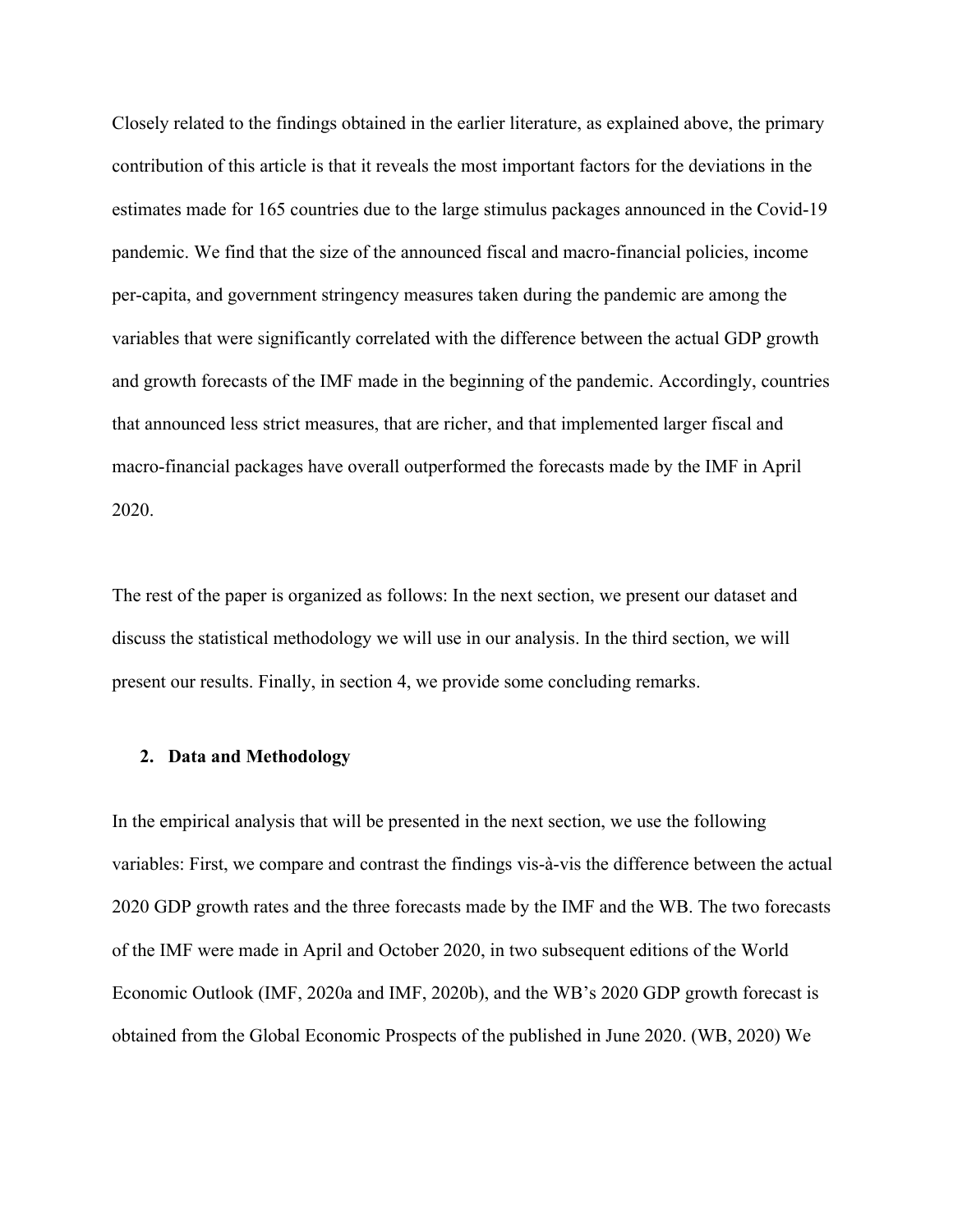primarily look at the difference between the actual growth rates obtained from the April 2021 edition of the World Economic Outlook (IMF, 2021) and the three predictions listed above.

To see which variables these forecast errors are correlated with, we use three policy variables. These are the fiscal and macro-financial stimulus packages (both denoted in % GDP) that were announced towards mitigating the adverse economic impacts of the pandemic as well as the policy rate cuts (in %) that the central banks decided. All three variables come from Elgin, Basbug, and Yalaman (2020).

We also look at the correlation between three more variables and forecasts errors. These variables are 2020 GDP per-capita levels (from WEO, 2021), the ratio of Covid-19 infections to the population (from Worldometers, 2020), and an index of government stringency measures taken during the pandemic. The source for this last variable is Hale et al. (2020).

Table 1 presents descriptive summary statistics of all variables used in the empirical analysis. Remarkably, the Table shows the mean, median, standard deviation, maximum, and minimum values of all variables, along with the number of observations for each variable. Our methodology will rely on simple correlation analysis. We observe from the Table that all variables exhibit enough variation that allows them to be used in a correlation analysis. We will simply present the statistical correlations between the forecast errors and the variables that were explained above.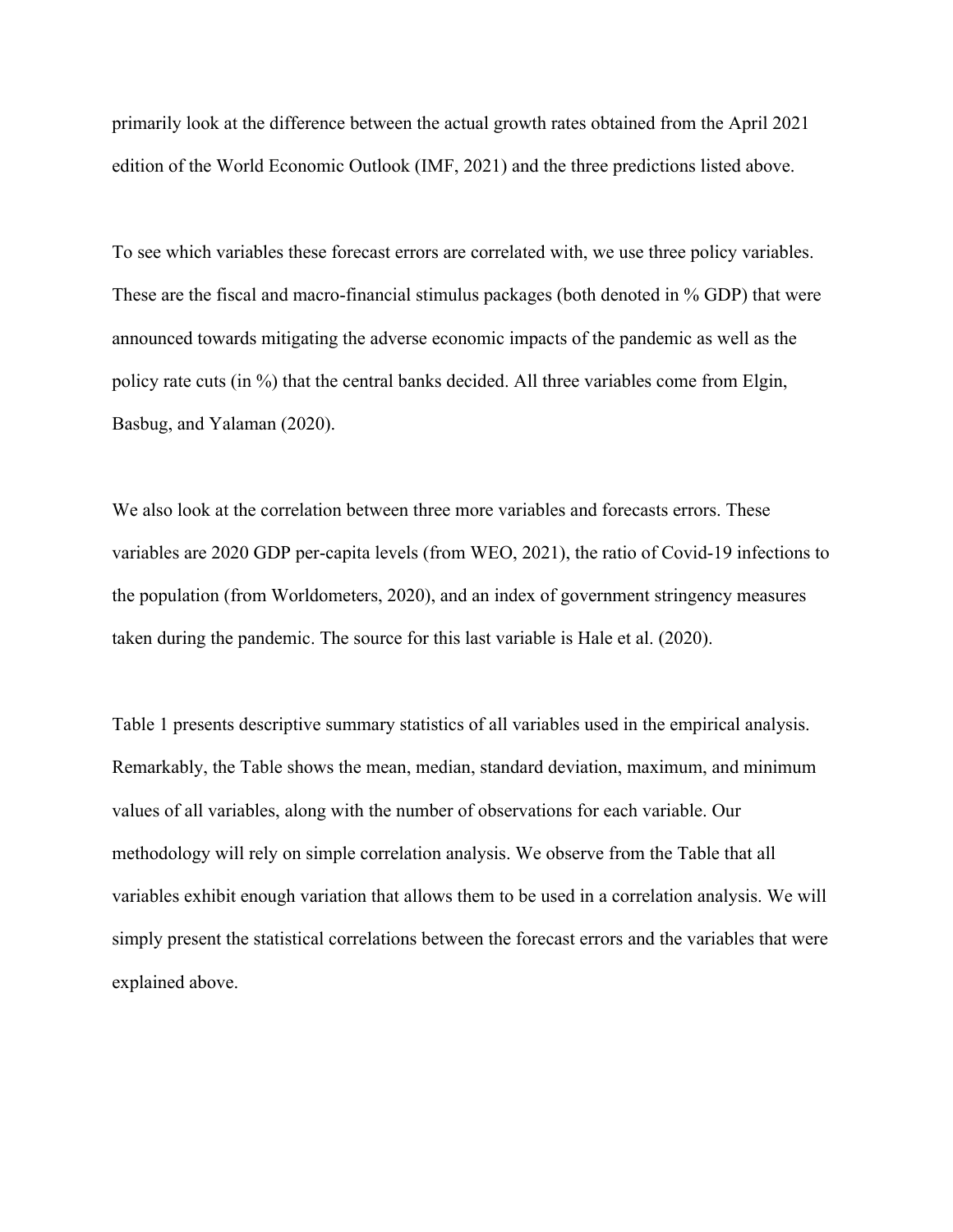From Table 1, we also observe that the best estimate of GDP growth the IMF based on average is the one it made in fall 2020. It is also possible to see that the forecasts made in the fall are more pessimistic. This could reflect the pessimism created by the second wave of the pandemic that was observed in fall 2020. In line with this, the IMF's best estimate based on the median is also in the spring

| Variable               | Mean    | <b>Standard</b>  | <b>Median</b> | <b>Minimum</b> | <b>Maximum</b> | <b>Number</b>    |
|------------------------|---------|------------------|---------------|----------------|----------------|------------------|
|                        |         | <b>Deviation</b> |               |                |                | <sub>of</sub>    |
|                        |         |                  |               |                |                | <b>Countries</b> |
| <b>Fiscal Policy</b>   | 6.79    | 7.58             | 4.04          | $-5.00$        | 54.90          | 167              |
| $(% ^{0}\circ$ GDP)    |         |                  |               |                |                |                  |
| Rate Cut $(\% )$       | 23.58   | 29.65            | 15.56         | $-105.56$      | 100.00         | 167              |
| Macrofinancial         | 6.93    | 10.00            | 2.99          | 0.00           | 64.64          | 167              |
| $(% ^{0}\circ$ GDP)    |         |                  |               |                |                |                  |
| IMF Spring 20          | $-3.45$ | 3.63             | $-3.74$       | $-12.17$       | 4.52           | 162              |
| Growth                 |         |                  |               |                |                |                  |
| Forecast $(\% )$       |         |                  |               |                |                |                  |
| IMF Fall 20            | $-5.31$ | 4.63             | $-5.00$       | $-25.00$       | 3.80           | 162              |
| Growth                 |         |                  |               |                |                |                  |
| Forecast (%            |         |                  |               |                |                |                  |
| WB June 20             | $-2.63$ | 6.12             | $-3.20$       | $-13.50$       | 51.10          | 120              |
| Growth                 |         |                  |               |                |                |                  |
| Forecast $\frac{6}{6}$ |         |                  |               |                |                |                  |
| <b>Actual Growth</b>   | $-4.63$ | 5.32             | $-3.89$       | $-32.24$       | 6.06           | 164              |
| Rate in 2020           |         |                  |               |                |                |                  |
| $(\%)$                 |         |                  |               |                |                |                  |

**Table 1. Descriptive Summary Statistics**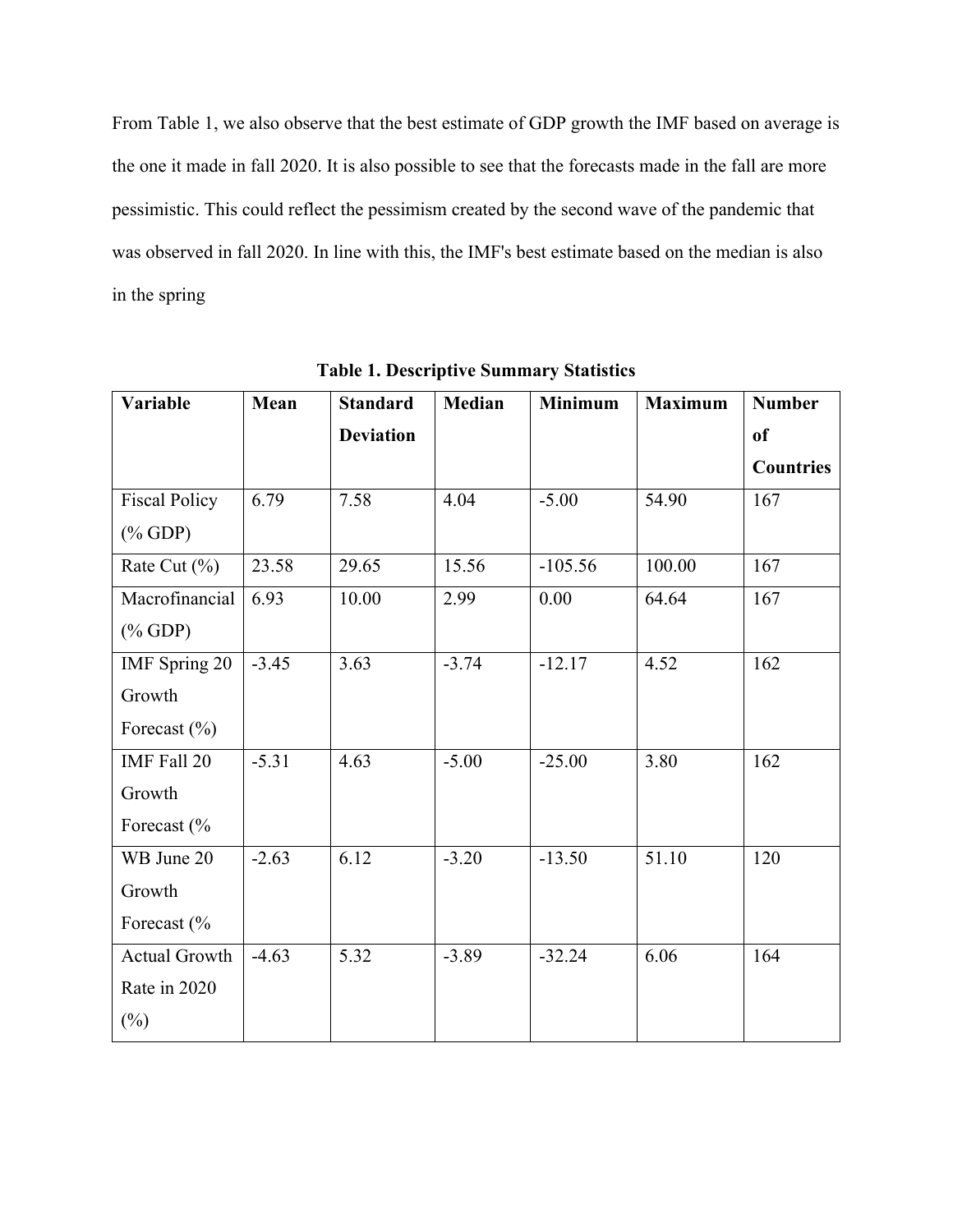| GDP per-<br>capita (000 | 14.28 | 19.74 | 5.21   | 0.25  | 116.92 | 166 |
|-------------------------|-------|-------|--------|-------|--------|-----|
| USD)                    |       |       |        |       |        |     |
| Cases to                | 3.27  | 18.28 | 0.54   | 0.003 | 198.39 | 157 |
| Population              |       |       |        |       |        |     |
| Ratio $(\%)$            |       |       |        |       |        |     |
| Stringency              | 65.89 | 13.81 | 68.102 | 14.32 | 94.38  | 160 |
| Index $(0-100)$         |       |       |        |       |        |     |
| index)                  |       |       |        |       |        |     |

In addition, this forecast is the closest to actual growth. When we compare the predictions made by the WB with the predictions made by the IMF, we see that the WB makes forecasts for fewer countries. (42 countries less) The difference may also affect the forecasts. Compared to the IMF's estimates, the variation of the forecasts by the WB is also very high, and the means and medians are farther away from the actual values. That is why we primarily use IMF's estimates in our analysis presented in the next section. Moreover, since we want to compare the actual values and forecasts made at the beginning of the pandemic, we primarily rely on the IMF's forecasts in spring 2020.

## **3. Results**

In this section, we present our correlation analysis with several different figures, as illustrated below.

Figure 1 shows the relationship between the difference in the actual and predicted growth (in Spring by IMF) and fiscal stimulus packages (as % GDP) announced during the pandemic. There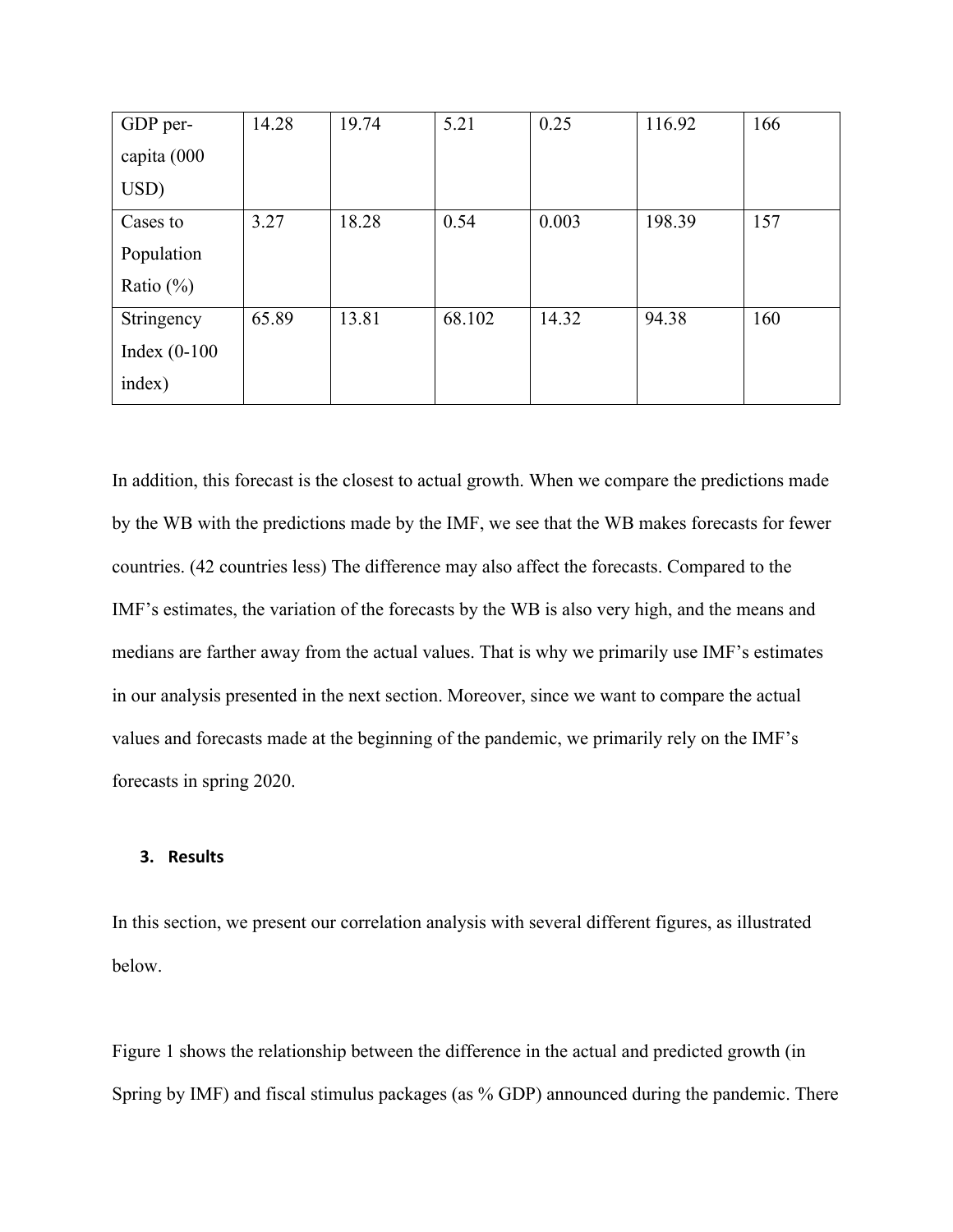is a positive correlation of 0.30 between the two variables. The gap between forecasts and actual growth grew as governments intervened and announced larger packages. In other words, it would be appropriate to say that, as observed in Figure 1, the large packages announced and the deviation rates in the forecasts increase in direct proportion to each other, and this contributes positively to the growth prospects for many countries during the pandemic.



**Figure 1. Growth Realization vs. IMF's Spring Forecast: The Role of the Fiscal Policy**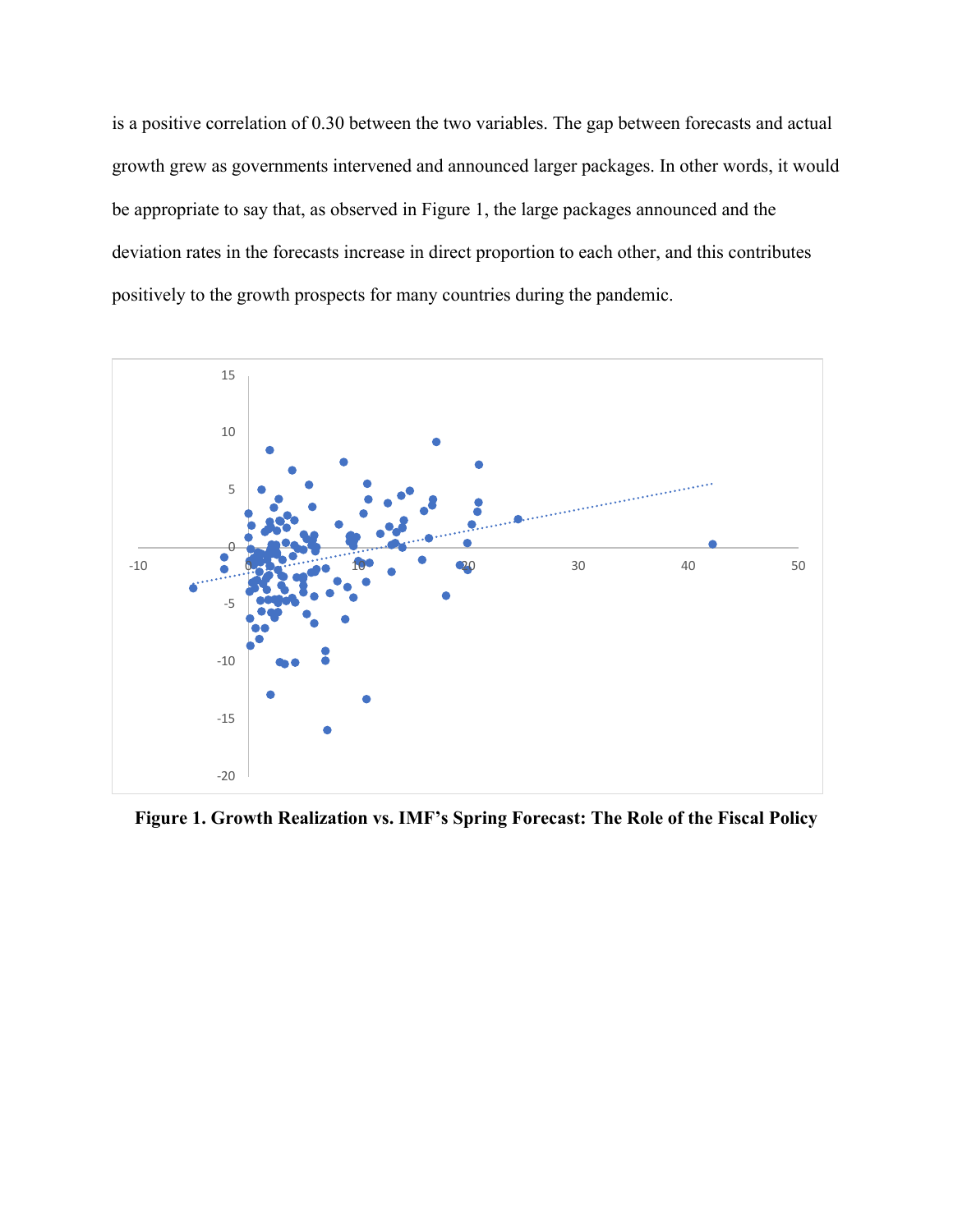

**Figure 2. Growth Realization vs. IMF's Spring Forecast: The Role of the Monetary Policy** 

Figure 2 illustrates the relationship between the difference in the actual and predicted growth (in Spring by IMF) and percentage cut in the policy rate (in %) announced during the pandemic.

Looking at the figure, there is a slight negative correlation of -0.05 between the two variables. However, it would be misleading to say that there is a significant correlation. From this, we can conclude that the interest rate cut alone did not significantly affect the difference between the actual growth rates and the prediction. Accordingly, monetary policy and lowered interest rates did not play a significant role.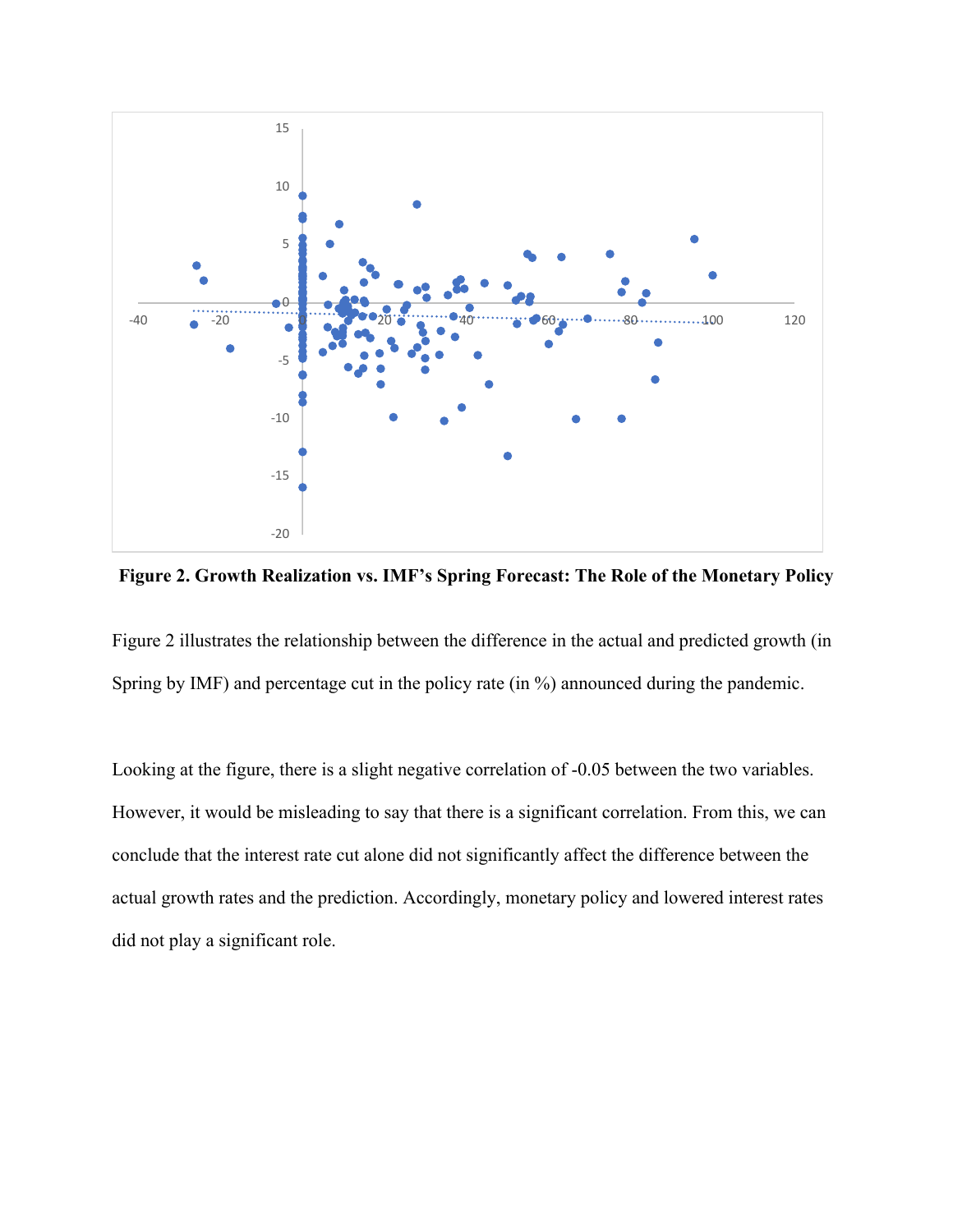

**Figure 3. Growth Realization vs. IMF's Spring Forecast: The Role of the Macro-Financial Policy** 

Figure 3 presents the relationship between the difference in the actual and predicted growth (in Spring by IMF) and macro-financial stimulus packages (as % GDP) announced during the pandemic. In this figure, there is a 0.22 significant positive correlation between the two variables. Here, we can conclude that there is a directly proportional relationship between the extent of macro-financial policies and the growth prospects over the forecasts. The larger the macro-financial stimulus package, the larger the deviation in the IMF's forecasts is.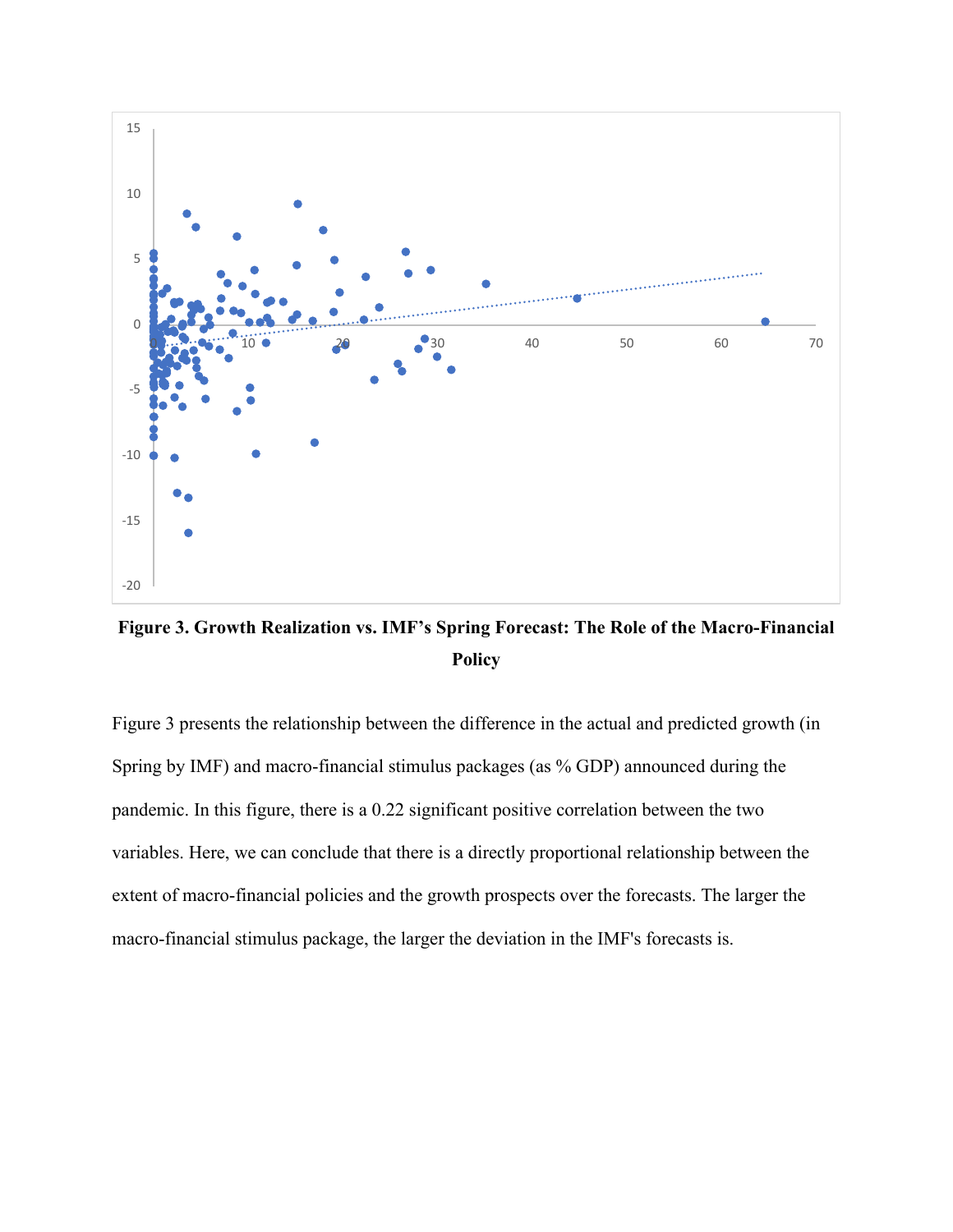

**Figure 4. Growth Realization vs. IMF's Spring Forecast: The Role of the Fiscal and Macro-Financial (sum of both) Policy** 

Figure 4 depicts the relationship between the difference in the actual and predicted growth (in Spring by IMF) and the sum of the macro-financial and fiscal stimulus packages (as % GDP) announced during the pandemic. The relationships with the fiscal and the macro-financial packages alone are already presented in Figure 1 and Figure 3. Considering the fourth figure, it is seen that there is a positive 0.27 significant correlation between the two variables. On top of figures 1 and 3, Figure 4 indicates that the positive correlation even persists when we consider the combined fiscal and macro-financial stimulus packages and that this sum is crucial for the growth prospects during the pandemic.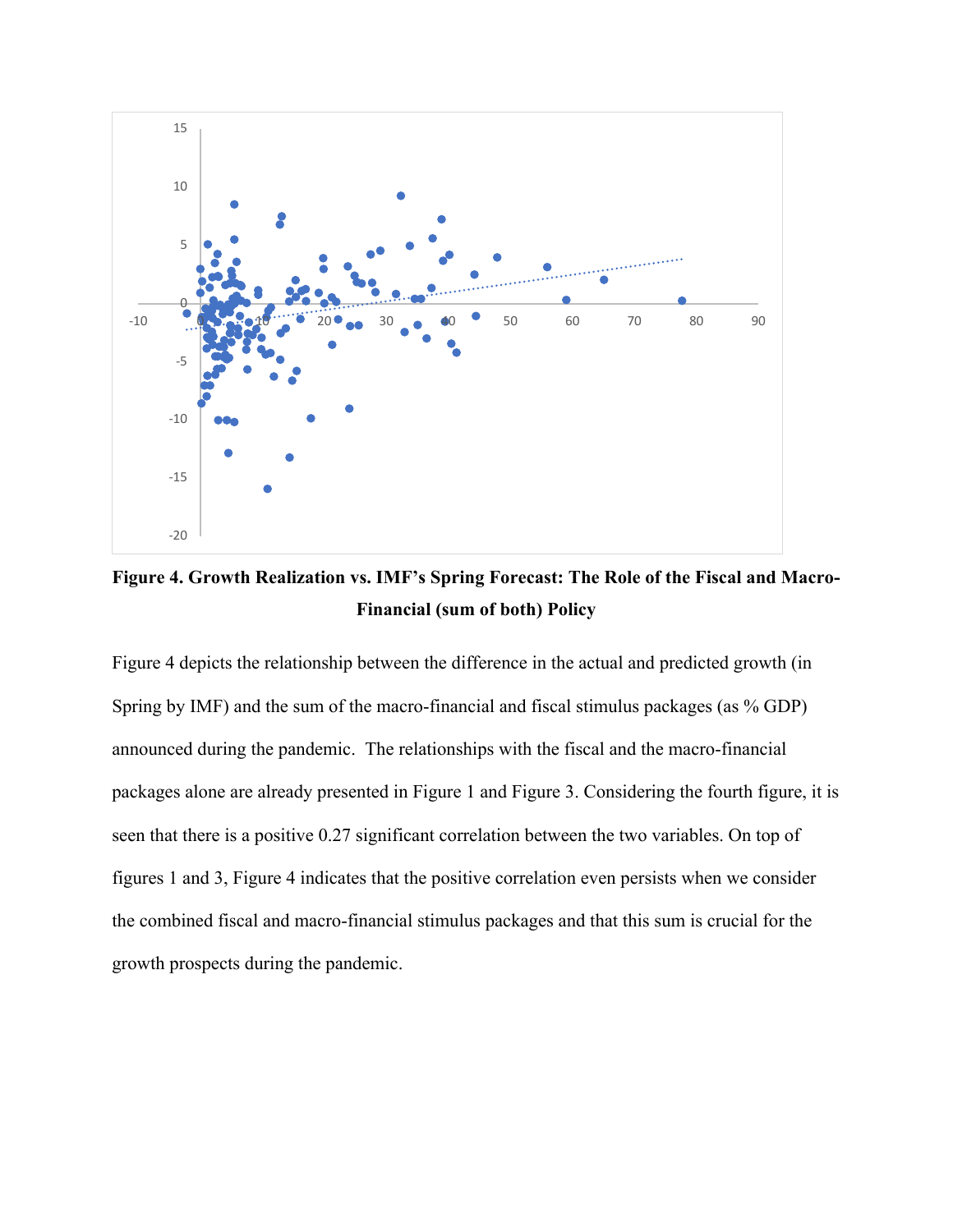

**Figure 5. Growth Realization vs. IMF's Spring Forecast: The Role of the Government Stringency** 

Figure 5 shows the relationship between the difference in the actual and predicted growth (in Spring by IMF) and the strictness of government stringency measures taken during the pandemic. According to Figure 5, a significant negative 0.35 correlation stands out between the two variables. Furthermore, the growth in the countries that decided to implement tighter lockdown measures was below the expectations. As the severity of the lockdown measures increased, the gap between forecasts and actual growth grew.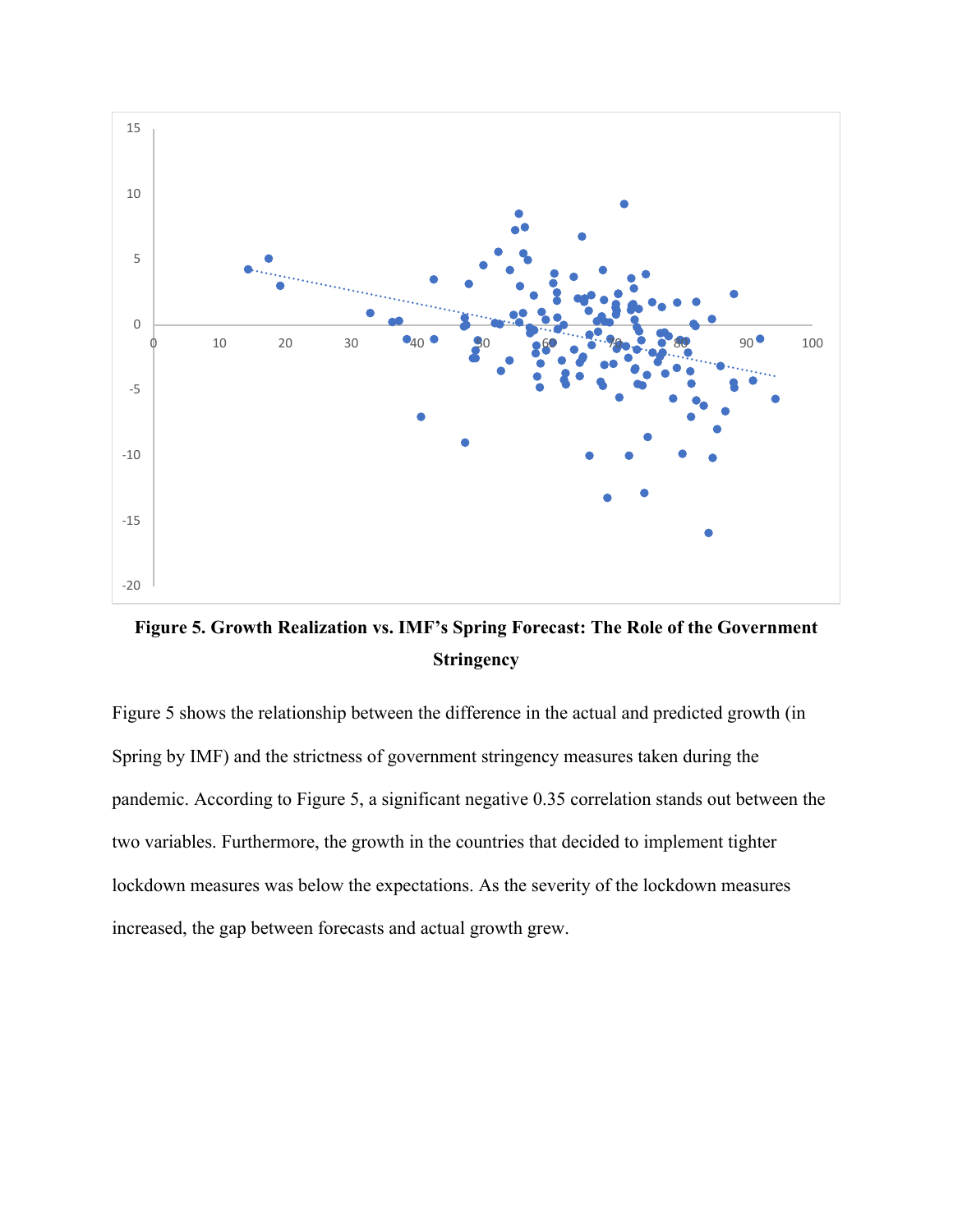

**Figure 6. Growth Realization vs. IMF's Spring Forecast: The Role of the GDP per-capita** 

Figure 6 plots the relationship between the difference in the actual and predicted growth (in Spring by IMF) and the real GDP per capita (in 2020 USD). This suggests that in richer countries, the actual growth rated overperformed the forecasts. This is because rich countries have access to more resources. Having more resources is also one of the most critical factors leading to the implementation of larger packages. In addition, rich countries mobilized more quickly than others. We observe that there is a positive relationship between wealth and the margin of deviation in the forecasts.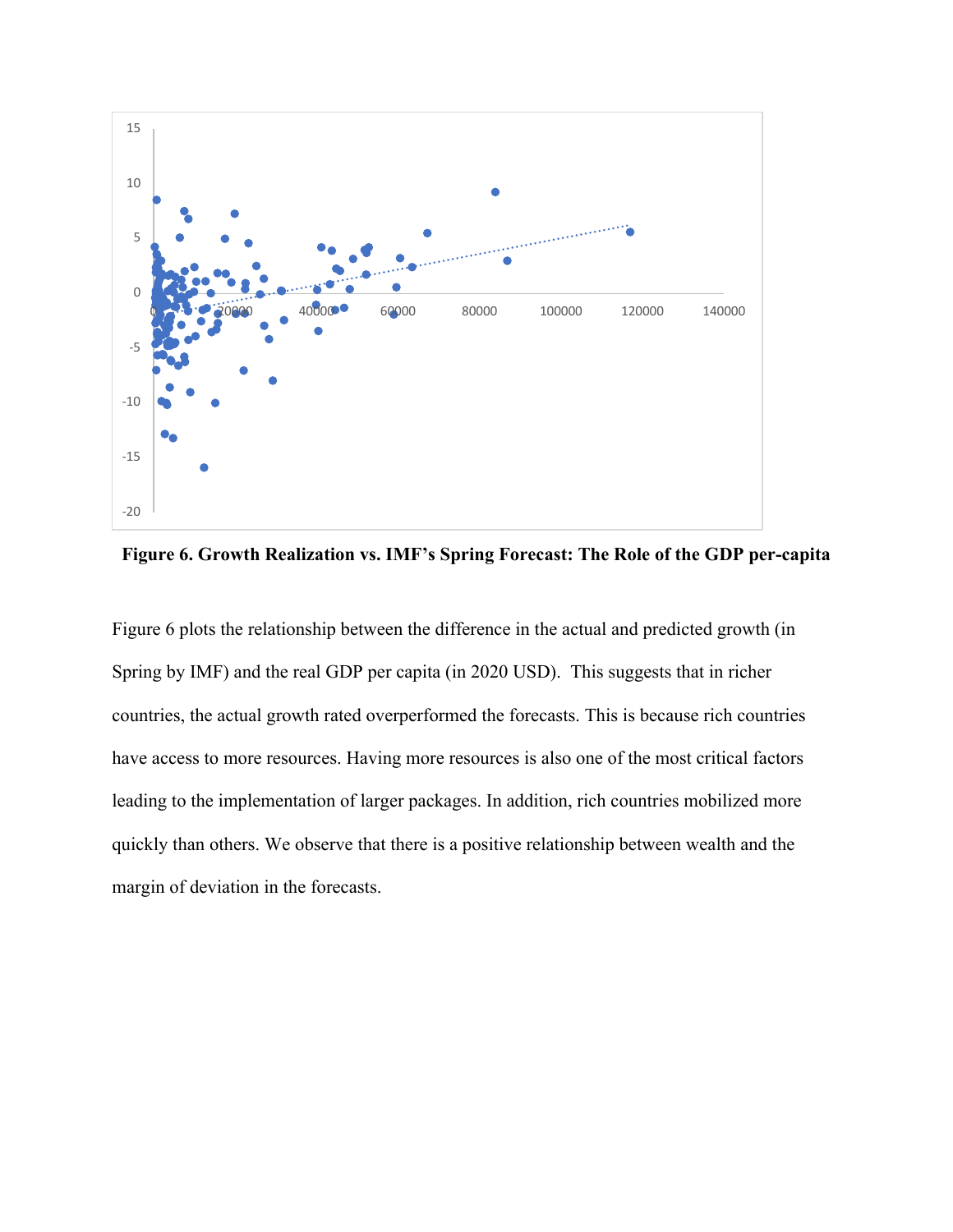



Figure 7 shows the relationship between the difference in the actual and predicted growth (in June by the WB) and fiscal stimulus packages (as % GDP) announced during the pandemic. When we look at the figure, we encounter the version of the first figure prepared for the predictions made by the World Bank. However, contrary to the IMF's forecasts, there is no significant relationship (correlation=0.03) between the variables. One of the reasons for this lack of significance could be the differences between the number of countries and the high standard deviation exhibited by the WB forecasts, as explained in the previous section.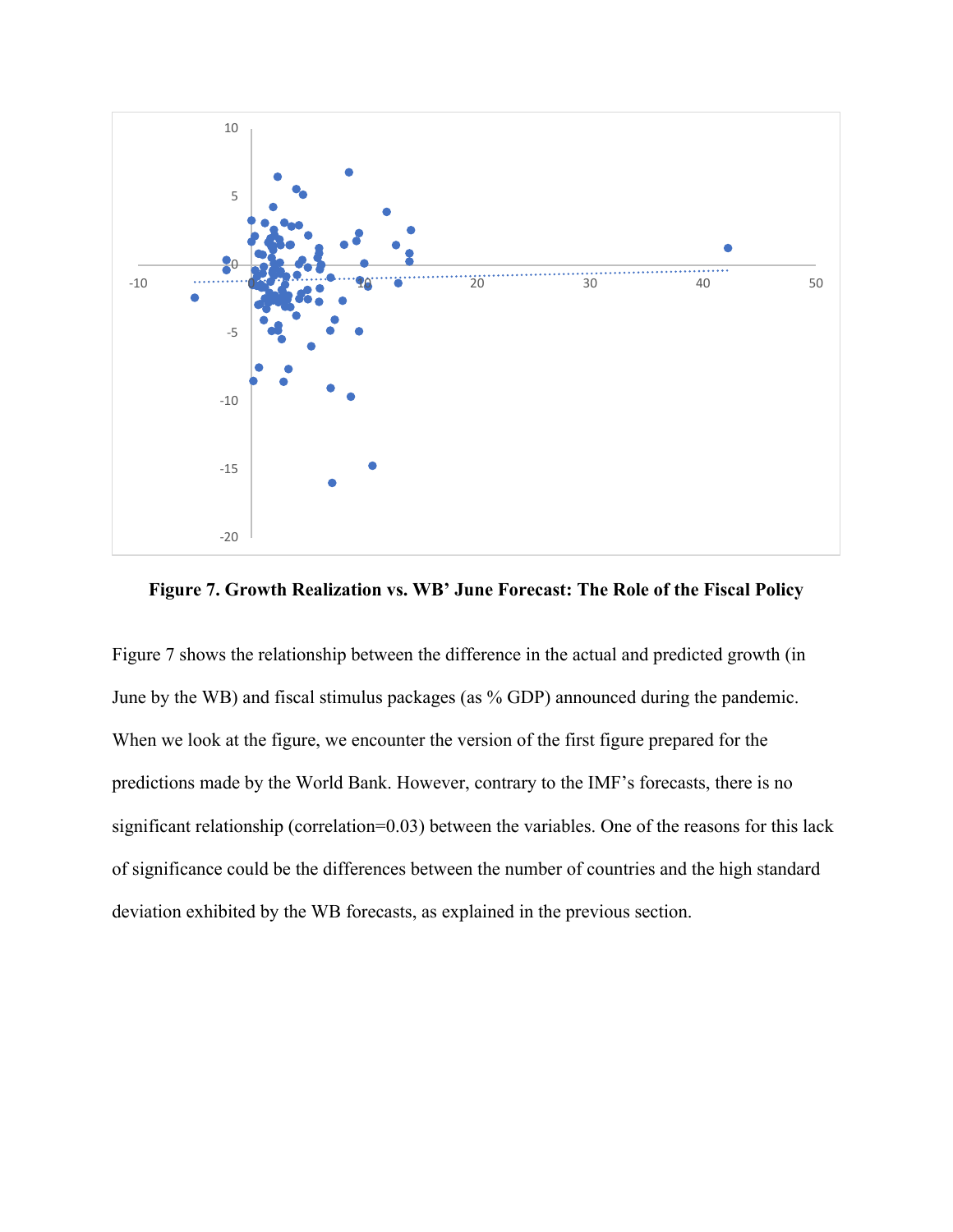

**Figure 8. Growth Realization vs. IMF's Fall Forecast: The Role of the Fiscal Policy** 

Finally**,** Figure 8 illustrates the relationship between the difference in the actual and predicted growth (in Fall by IMF) and fiscal stimulus packages (as % GDP) announced during the pandemic. Unlike the other figures, the IMF's autumn forecasts, not the spring ones, are used herein our eighth and last figure. Moreover, unlike Figure 1, where the IMF's spring forecasts were used, there is not much of a significant correlation here. One explanation for this could be that a certain amount of time is needed for the fiscal packages to affect growth. Other predictions were made at the beginning of the year (in April 2020) and have not yet had enough time to take effect. By October, it is almost the end of the year, and the packages are starting to exhibit their effects.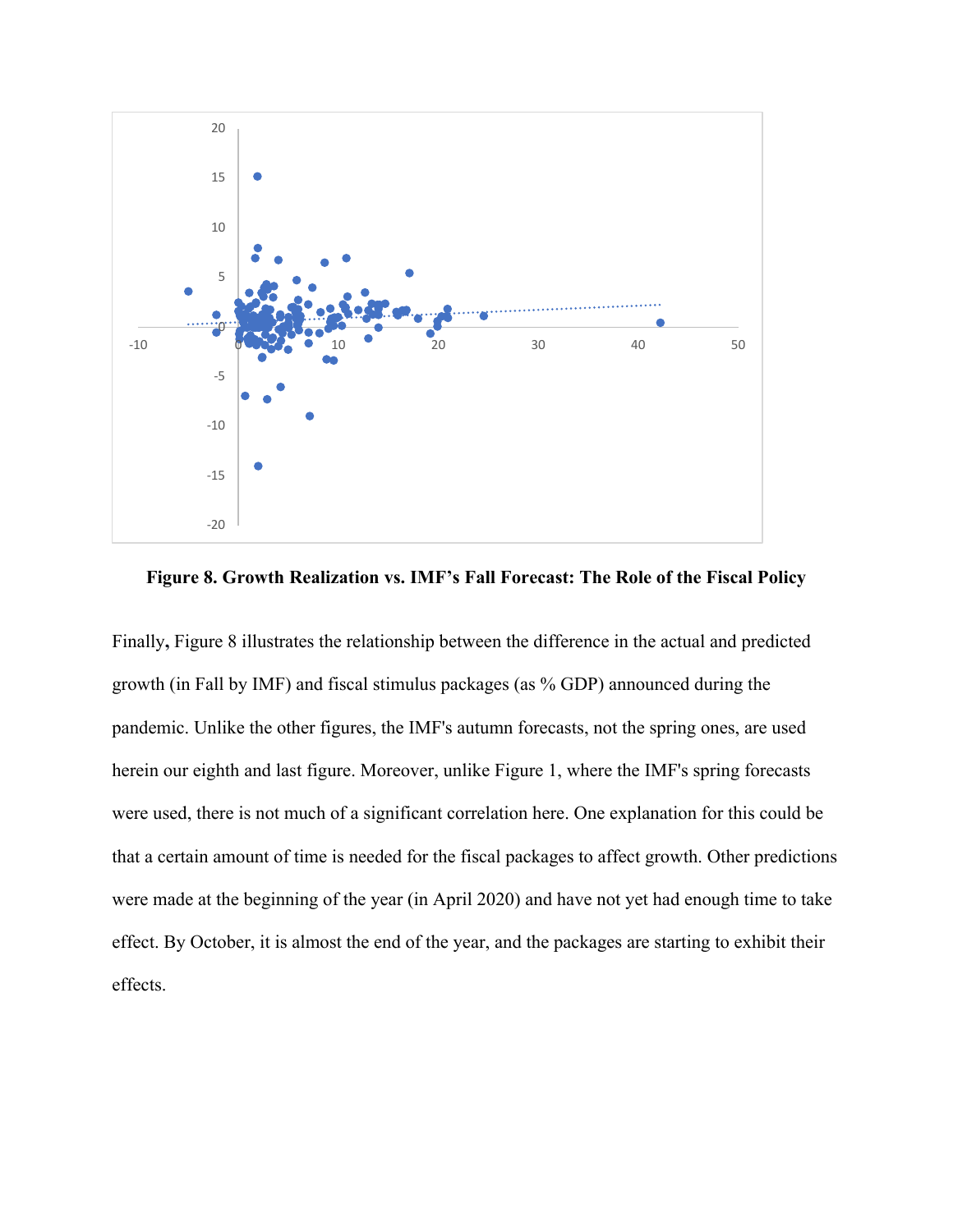#### **Conclusion**

To conclude, in this paper, we investigated the relationship between IMF's and WB's GDP growth forecasts and the actual realized growth levels in 2020. We used data from the IMF and WB's flagship publications and showed that on average, an economy had overperformed its expected growth rate (compared to the expectations formed in April 2020 by the IMF) when i) the sizes of announced fiscal and macro-financial stimulus measures (denominated as a percent of GDP) are larger, ii) The extent of the government stringency measures towards restricting public life is smaller, iii) the pre-pandemic level of GDP per capita is larger.

However, these differences between actual growth rates and the forecasts are not exhibited when we use the forecasts from later periods such as June or October 2020. One reason for this could be that the packages described need a certain time, i.e., come with a lag to show their effects on the economy. Another reason that may lead to such difference could be that the WB's June forecasts include significantly lower number (42, to be exact) of countries than the IMF's forecasts.

We wrote this article at the beginning of 2021, but we cannot say that the pandemic has been concluded yet. Many economies are expected to recover from the downturn brought by the pandemic sharply; however, there is still significant uncertainty. In the future, when the pandemic ends, new research should be conducted, particularly focusing on different paths of recoveries and also use data for the vaccination rate. Vaccination rate, which drastically differs across countries, is an essential variable and can change growth rates for countries in a significant way.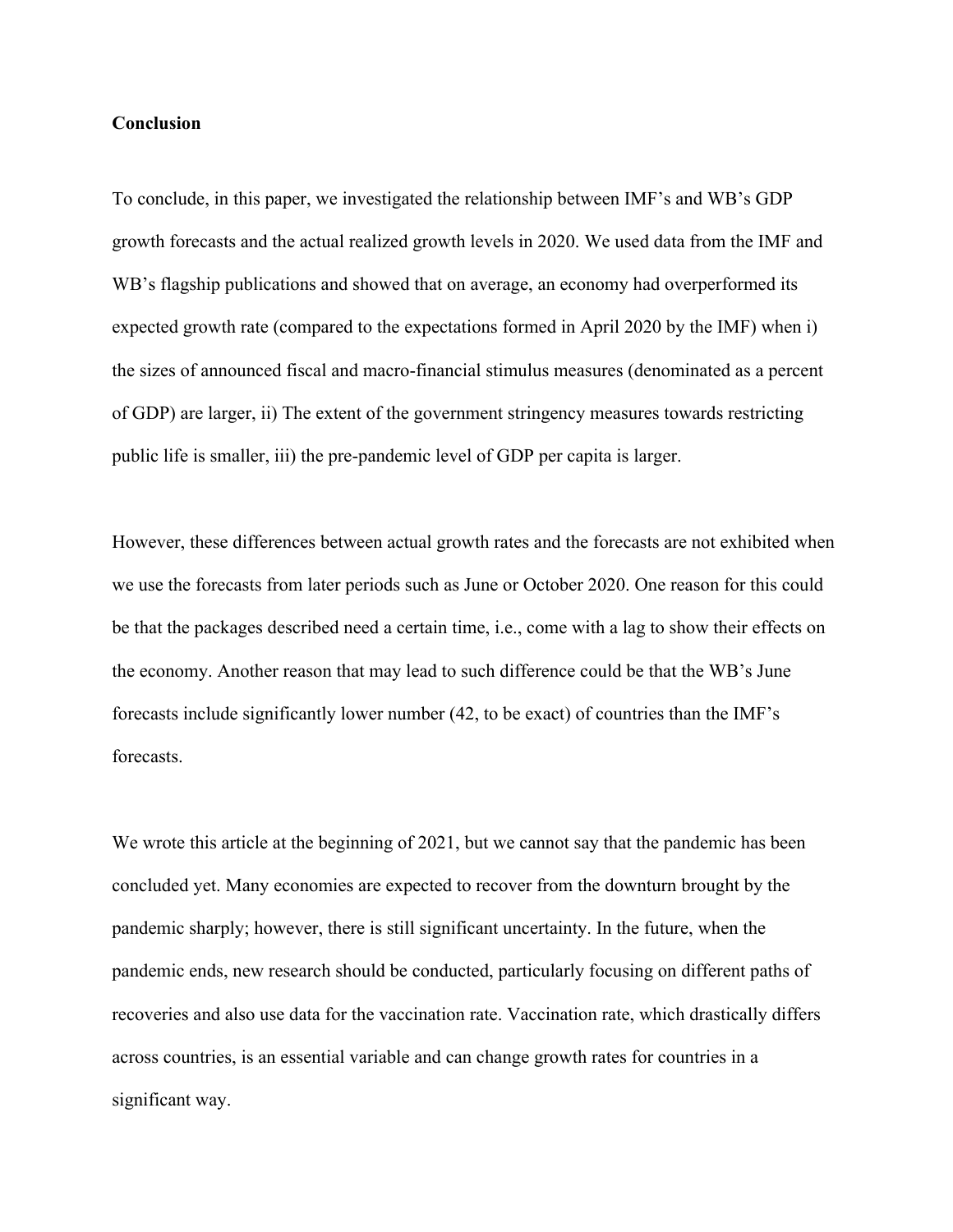Moreover, our simple statistical analysis should also be complemented by a deeper econometric analysis or through economic-theoretical models to identify the economic mechanism behind the observations we made throughout the paper.

## **References**

- Aldenhoff, F-O. (2007). Are economic forecasts of the International Monetary Fund politically biased? A public choice analysis. Review of International Organizations, 2, 239-260.
- An, Z. Ball, L., Jalles, J., Loungani, P. (2019). Do IMF forecasts respect Okun's law? Evidence for advanced and developing economies International Journal of Forecasting. 35 (3), 1131-1142.
- Batchelor, R. (2001). How useful are the forecasts of intergovernmental agencies? The IMF and OECD versus the consensus Applied Economics. 33 (2), 225-235.
- Dreher, A., Marchesi, S., Vreeland, J. R, (2008). The political economy of IMF forecasts Public Choice. 137, 145-171
- Elgin, C., Basbug, G., Yalaman, A. (2020). Economic Policy Responses to a Pandemic: Developing the COVID-19 Economic Stimulus Index. Covid Economics: Vetted and Real Time Papers, 3, 40-54
- IMF (2020a). World Economic Outlook April 2020: The Great Lockdown, Washington, DC, International Monetary Fund.
- IMF (2020b). World Economic Outlook, October 2020: A Long and Difficult Ascent, Washington, DC, International Monetary Fund.